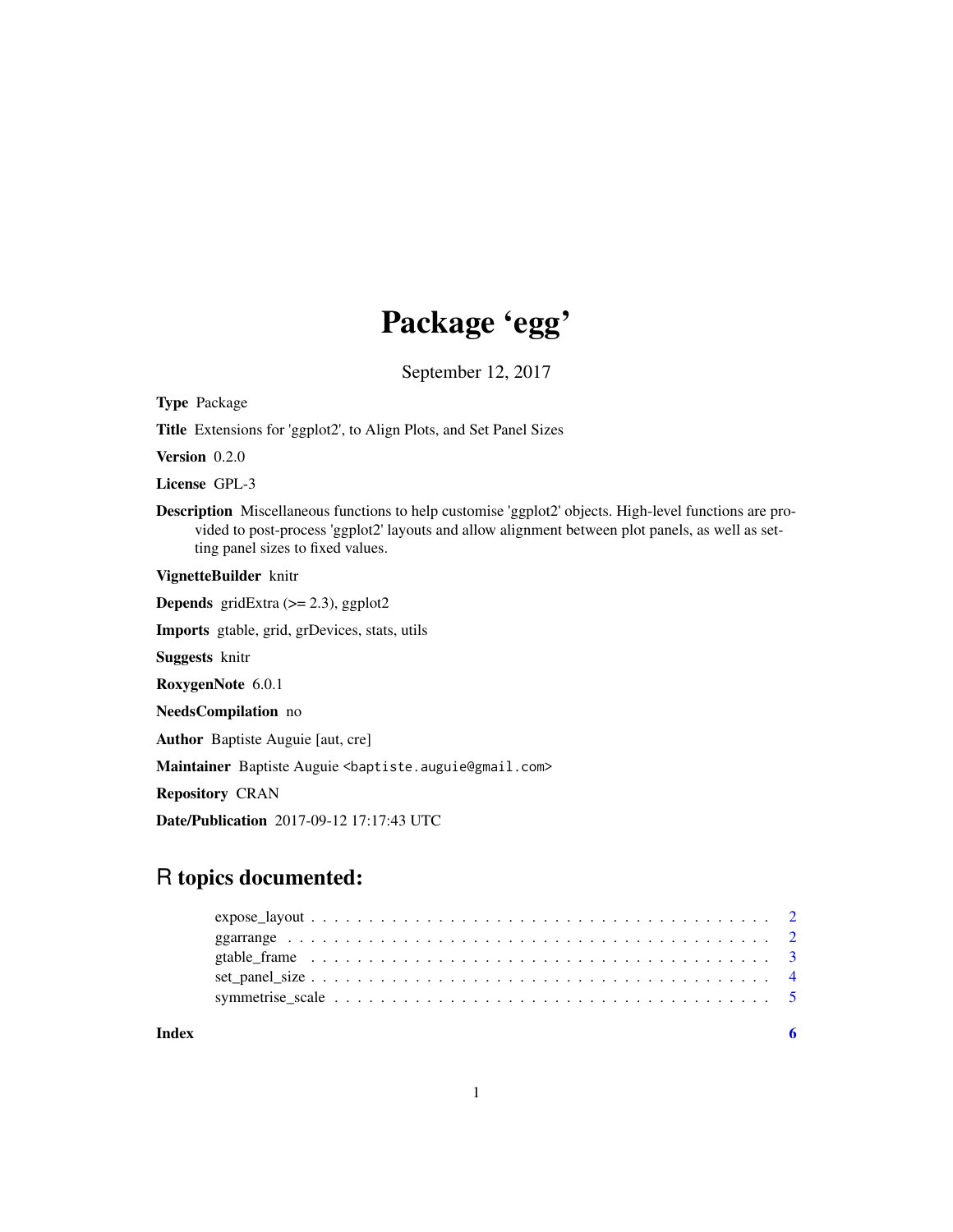<span id="page-1-0"></span>expose\_layout *expose\_layout*

#### Description

expose\_layout

#### Usage

 $expose\_layout(p, draw = TRUE, newpage = TRUE)$ 

#### Arguments

p ggplot draw logical, draw the gtable newpage logical

#### Value

gtable

#### Examples

```
p1 <- qplot(mpg, wt, data=mtcars, colour=cyl)
p2 <- qplot(mpg, data = mtcars) + ggtitle("title")
p3 <- qplot(mpg, data = mtcars, geom = "dotplot")
p4 <- p1 + facet_wrap(~carb, nrow=1) + theme(legend.position="none") +
  ggtitle("facetted plot")
pl <- lapply(list(p1,p2, p3, p4), expose_layout, FALSE, FALSE)
grid.arrange(grobs=pl, widths=c(1.2,1,1),
            layout_matrix = rbind(c(1, 2, 3),c(4, 4, 4))
```
ggarrange *ggarrange*

#### Description

ggarrange

#### Usage

```
ggarrange(..., plots = list(...), new = NULL, ncol = NULL,widths = NULL, heights = NULL, byrow = TRUE, top = NULL,
 bottom = NULL, left = NULL, right = NULL, padding = unit(0.5, 'line'),clip = "on", draw = TRUE, newpage = TRUE, debug = FALSE)
```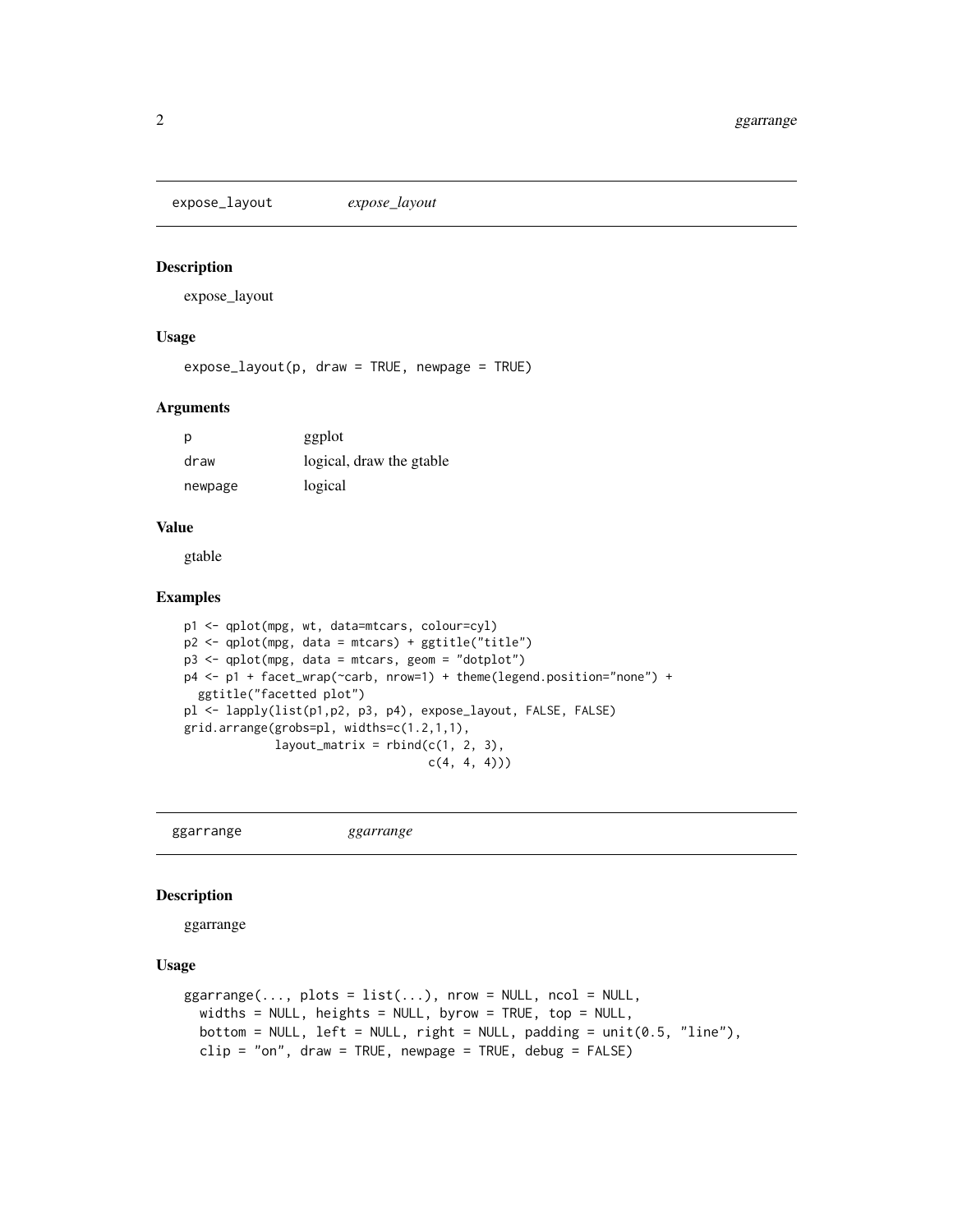#### <span id="page-2-0"></span>gtable\_frame 3

#### Arguments

| .       | ggplot objects                                |
|---------|-----------------------------------------------|
| plots   | list of ggplots                               |
| nrow    | number of rows                                |
| ncol    | number of columns                             |
| widths  | list of requested widths                      |
| heights | list of requested heights                     |
| byrow   | logical, fill by rows                         |
| top     | optional string, or grob                      |
| bottom  | optional string, or grob                      |
| left    | optional string, or grob                      |
| right   | optional string, or grob                      |
| padding | unit of length one, margin around annotations |
| clip    | argument of gtable                            |
| draw    | logical: draw or return a grob                |
| newpage | logical: draw on a new page                   |
| debug   | logical, show layout with thin lines          |

#### Value

gtable of aligned plots

#### Examples

```
library(grid)
p1 <- ggplot(mtcars, aes(mpg, wt, colour = factor(cyl))) +
 geom_point()
p2 <- ggplot(mtcars, aes(mpg, wt, colour = factor(cyl))) +
 geom_point() + facet_wrap( ~ cyl, ncol=2, scales = "free") +
  guides(colour="none") +
  theme()
grid.newpage()
grid.draw(ggarrange(p1, p2, widths = c(2,1)))
```
gtable\_frame *gtable\_frame*

#### Description

gtable\_frame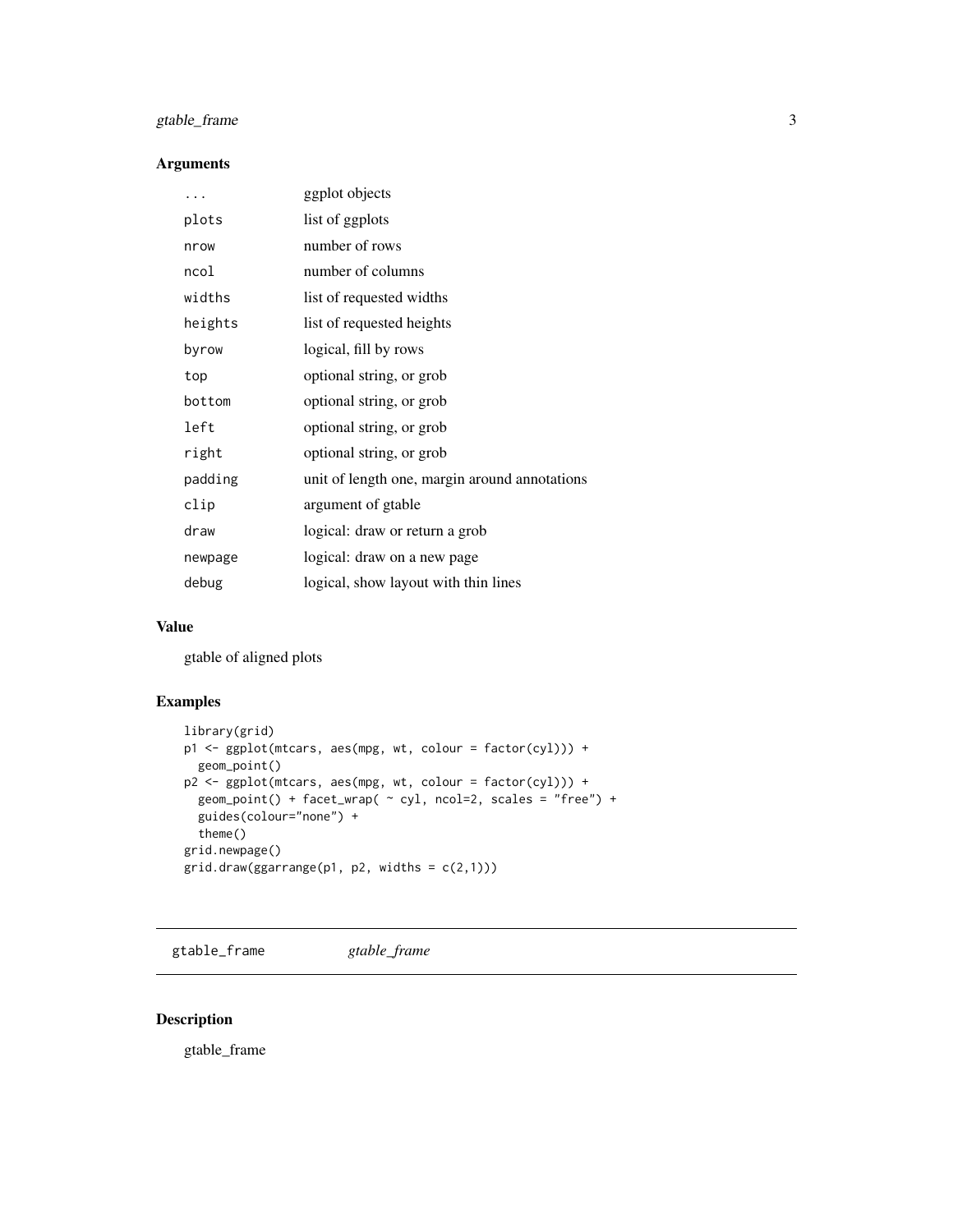#### <span id="page-3-0"></span>Usage

```
gtable_frame(g, width = unit(1, "null"), height = unit(1, "null"),
  debug = FALSE)
```
#### Arguments

| g      | gtable                    |
|--------|---------------------------|
| width  | requested width           |
| height | requested height          |
| debug  | logical draw gtable cells |

#### Value

3x3 gtable wrapping the plot

#### Examples

```
library(grid)
library(gridExtra)
p1 <- ggplot(mtcars, aes(mpg, wt, colour = factor(cyl))) +
 geom_point()
p2 \leq - ggplot(mtcars, aes(mpg, wt, colour = factor(cyl))) +
  geom_point() + facet_wrap( ~ cyl, ncol=2, scales = "free") +
  guides(colour="none") +
  theme()
p3 <- ggplot(mtcars, aes(mpg, wt, colour = factor(cyl))) +
  geom\_point() + facet\_grid( . ~ cyl, scales = "free")g1 <- ggplotGrob(p1);
g2 <- ggplotGrob(p2);
g3 <- ggplotGrob(p3);
fg1 <- gtable_frame(g1)
fg2 <- gtable_frame(g2)
fg12 <- gtable_frame(gtable_rbind(fg1,fg2), width=unit(2,"null"), height=unit(1,"null"))
fg3 <- gtable_frame(g3, width=unit(1,"null"), height=unit(1,"null"))
grid.newpage()
combined <- gtable_cbind(fg12, fg3)
grid.draw(combined)
```
set\_panel\_size *set\_panel\_size*

#### Description

set\_panel\_size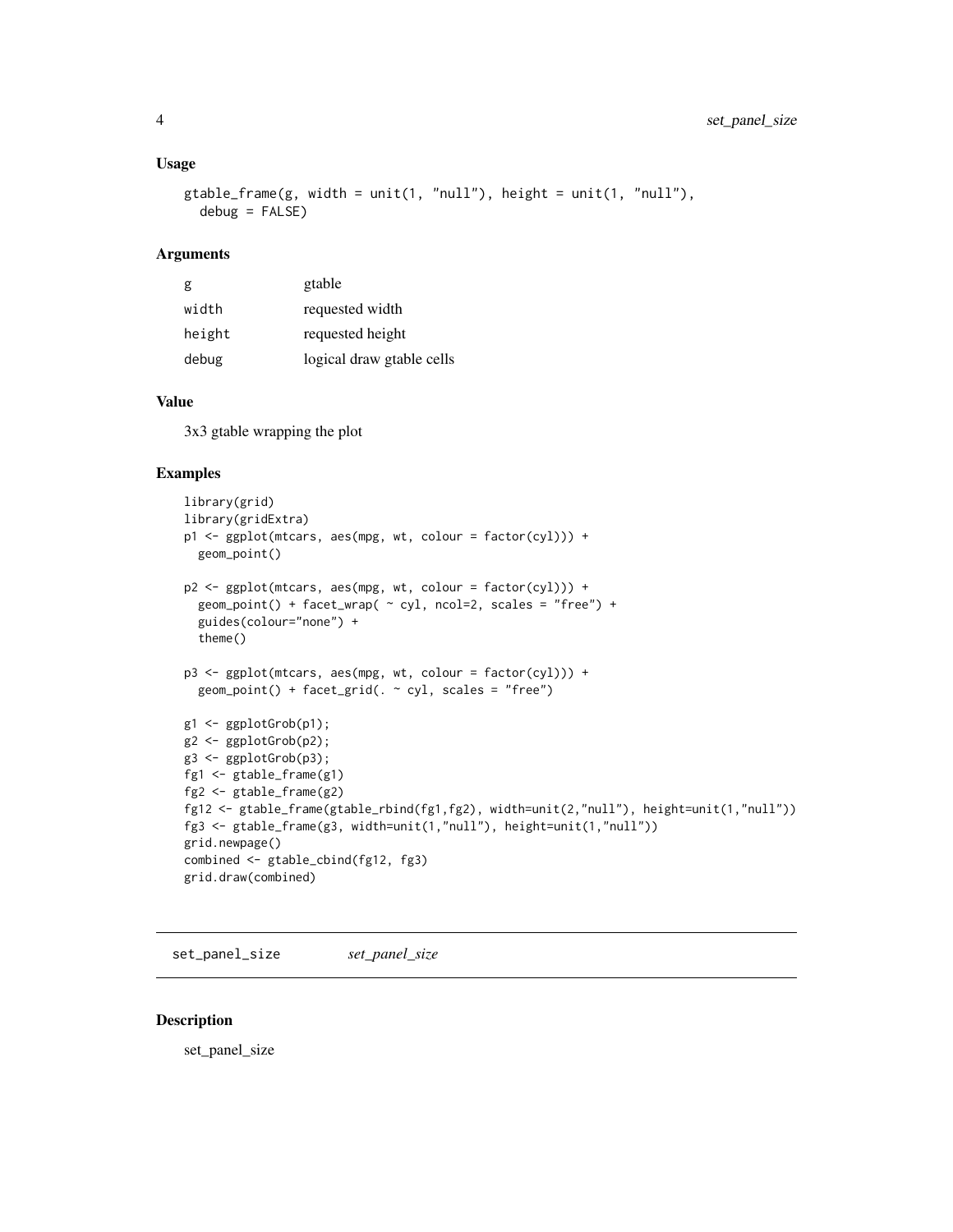#### <span id="page-4-0"></span>symmetrise\_scale 5

#### Usage

```
set\_panel\_size(p = NULL, g = ggplot2::ggplotGrob(p), file = NULL,margin = unit(1, "mm"), width = unit(4, "cm"), height = unit(4, "cm"))
```
#### Arguments

| p      | ggplot2                           |
|--------|-----------------------------------|
| g      | gtable                            |
| file   | optional output filename          |
| margin | grid unit                         |
| width  | grid unit, requested panel width  |
| height | grid unit, requested panel height |

#### Value

gtable with fixed panel sizes

#### Examples

```
p1 <- qplot(mpg, wt, data=mtcars, colour=cyl)
p2 <- p1 + facet_wrap(~carb, nrow=1)
grid.arrange(grobs=lapply(list(p1,p2), set_panel_size))
```
symmetrise\_scale *symmetrise\_scale*

#### Description

symmetrise\_scale

#### Usage

```
symmetrise_scale(p, axis = "x")
```
#### Arguments

| р    | ggplot2 |
|------|---------|
| axis | axis    |

#### Value

plot with scales adjusted

#### Examples

```
library(ggplot2)
p1 <- qplot(mpg, wt, data=mtcars, colour=cyl) + facet_wrap(~carb, nrow=1, scales="free")
symmetrise_scale(p1, "y")
```